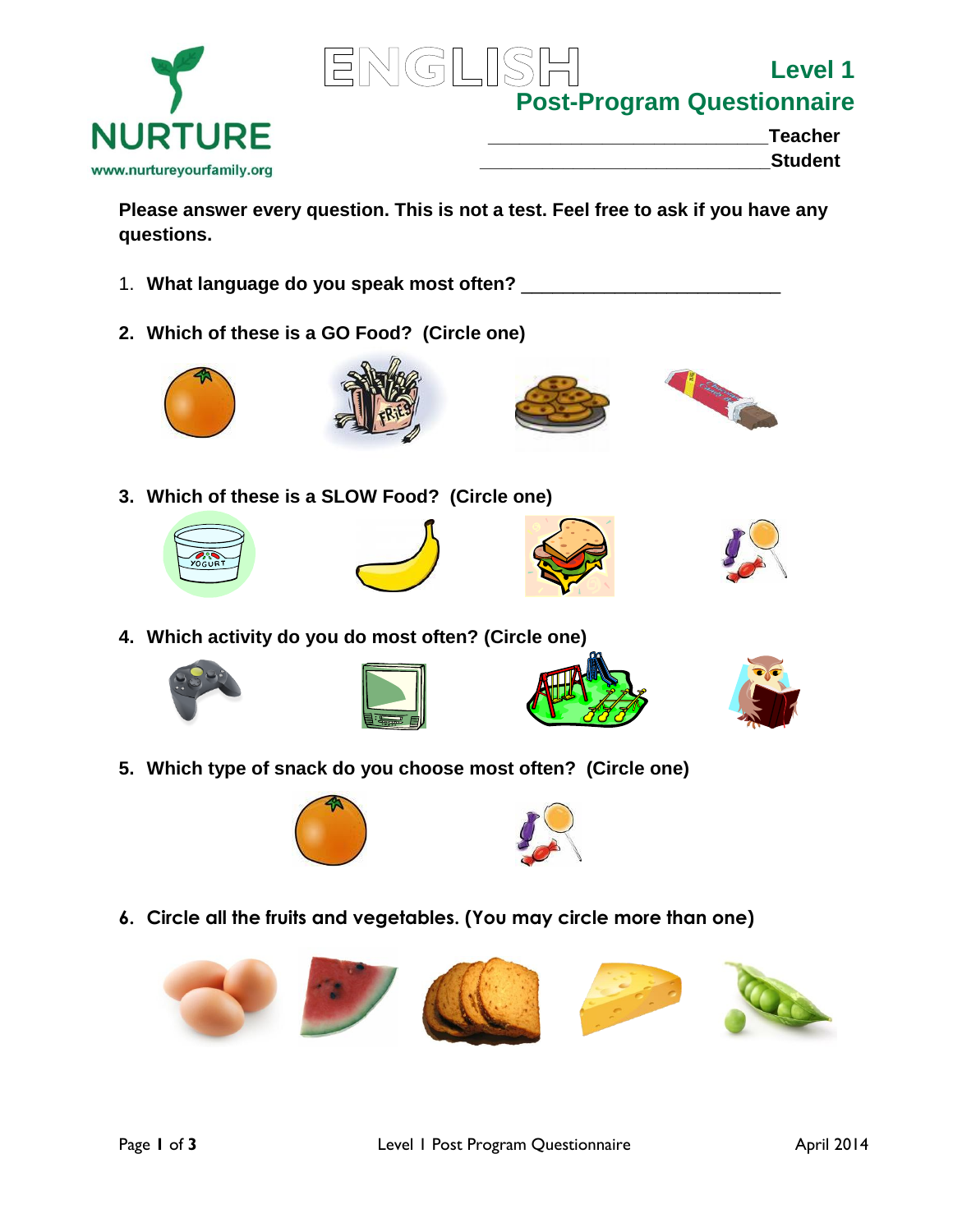**7. During a meal, how much of your plate should contain fruits and vegetables in order to get vitamins and minerals? (Circle one)**









All of the plate Half the plate One quarter of the plate No fruits or vegetables

## **8. Circle the items that help keep you healthy. (You may circle more than one)**



**Drinking soda** Drinking water Play outside











Play video games Sleep Eat Oatmeal Watch TV

**9. When you eat too much at one time, what do you feel like doing? (Circle one)**





**10. Do you think Go Foods taste good? (Go Foods give your body long lasting energy.)(Circle one)** 

Yes No

**11. Since the start of the school year, do you know more about how WHAT YOU EAT affects your health?**

**Yes No**